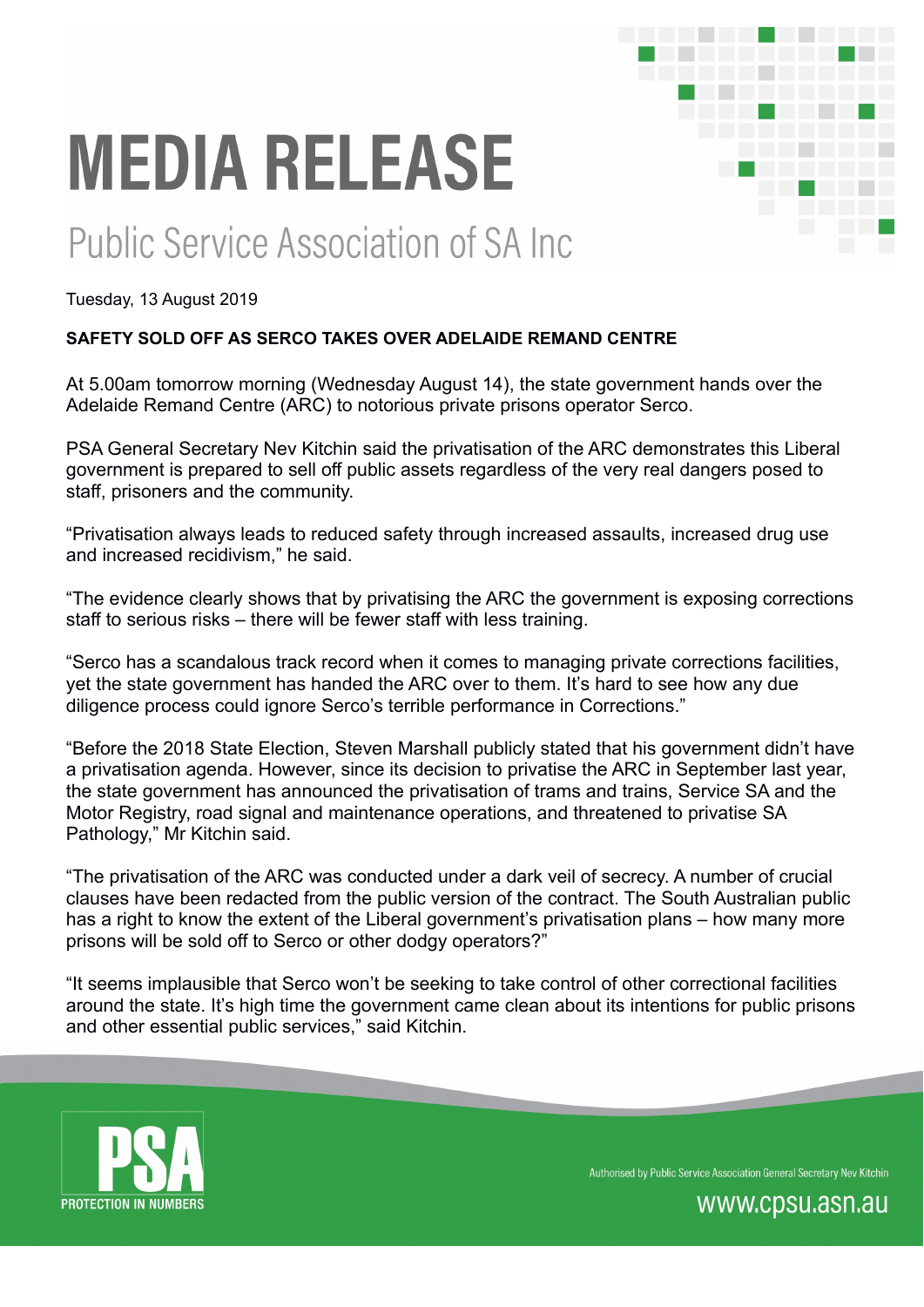# **SERCO'S RECORD SPEAKS FOR ITSELF**

As recently as last month, Serco's UK prison operations were found to have knowingly engaged in criminal conduct whereby they improperly invoiced and were paid by the Ministry of Justice for electronically monitoring subjects where no actual monitoring of those subjects had taken place. They were ordered to pay £19.2m in fines, along with the UK Serious Fraud Office's costs. Compensation to the victim of the conduct, the Ministry of Justice (MoJ), was previously paid by Serco as part of a £70m civil settlement in 2013.

#### **The Director of the Serious Fraud Office, Lisa Osofsky said last month:**

"SGL (Serco Geografix Limited) engaged in a concerted effort to lie to the Ministry of Justice in order to profit unlawfully at the expense of UK taxpayers."

"Serco's poor management of prisons in Queensland and Western Australia was instrumental in those governments taking back control of a number of correctional facilities. Serco also lost its Mt Eden Prison contract in New Zealand and was fined NZ\$8 million following widespread evidence of understaffing, poor supervision and reports of extreme violence and neglect," said Mr Kitchin.

Serco has an extensive history of high-profile scandals and failure to meet contractual obligations associated with its business operations. This history has been extensively documented.

In Australia, Serco's operation of the South Queensland Correctional Centre was the subject of scathing criticism from the Queensland Crime and Corruption Commission.

In the UK Serco has been the subject of criminal and statutory inquiries.

#### **WESTERN AUSTRALIA**

September 2018 Acacia Prison, Western Australia: Prison sources, including prison officers, went public with concerns about serious issues, describing Acacia as a "dangerous and unsafe work environment" - "a powder keg waiting to explode." These issues included overcrowding, severe understaffing (as few as 83 officers to 1400 prisoners), and staff corruption, with Acacia officers charged last year for smuggling drugs and sexual misconduct. Other issues included appointments outside of the prison taking months to organise and confirm and medical, dental and psychiatric appointments being cancelled due to a lack of transport services.

Wandoo Reintegration Facility: WA's Wandoo Reintegration Facility was operated by Serco from 2012 until 2018 when it was returned to Government control with plans to re-purpose the facility as a dedicated drug and alcohol rehabilitation prison for women. Premier Mark McGowan said that bringing the facility back into public hands would save taxpayers' money. "We have to stop the revolving door of re-offending when it comes to drug and alcohol addiction, particularly with meth"

#### **QUEENSLAND**

Queensland Crime and Corruption Commission Taskforce Flaxton – an examination of corruption risks and corruption in Queensland prisons which reported in December 2018.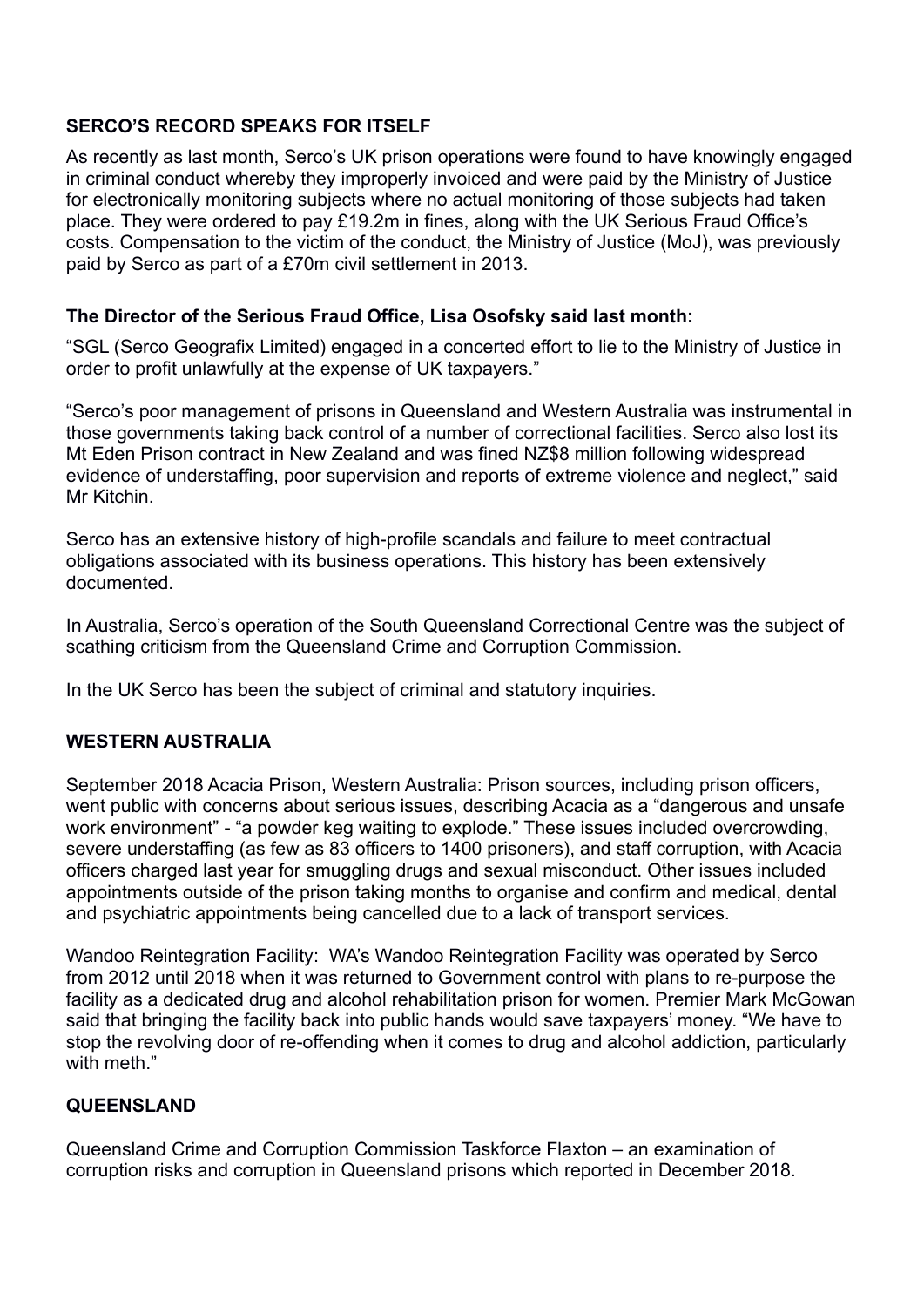Specific issues identified by the Taskforce included: The use of excessive force, overcrowding, misuse of authority, introduction of contraband, and inappropriate relationships.

In relation to private prisons (Serco operates Southern Queensland Correctional Centre) it makes the following specific finding:

*The State is responsible for the humane containment, supervision and rehabilitation of offenders. A significant proportion of prisoners will be detained in one of Queensland's two privately operated prisons — AGCC and SQCC. This marketised approach, where prisons are operated by private, profit-driven organisations, disconnects the State from direct responsibility for the delivery of privately operated prisons. This model creates challenges for the State in ensuring prisoners detained in privately operated facilities are treated humanely and have appropriate access to programs and services. In 2016, the Queensland Audit Office (QAO) reported that the private operators had not consistently met QCS's expectations for best practice performance against the contracted key performance indicators (KPIs) and identified the need for QCS to strengthen how it manages operator performance to drive continual performance improvement. (p.10)*

The Chair, Alan MacSporran told the media that the Taskforce considered that outsourcing had inherent corruption risks:

We have flagged corruption risks that arise simply by virtue of the model that is operated by the private sector. You can't have one overarching framework within which integrity and governance is monitored when you have a public private system.

# **NEW ZEALAND**

2017 Mt Eden Prison New Zealand: Serco lost its Mt Eden prison contract and was later fined NZ\$8 million following widespread evidence of understaffing and poor supervision and reports of extreme violence and neglect. After videos circulated on social media of an inmate "fight club", a Chief Inspector's report found that organised fighting was occurring once a week. The report also found there was a lack of supervision by staff and that staff were a primary source of contraband.

# **UNITED KINGDOM**

In the UK Serco has faced a number of criminal and statutory investigations in the last several years. As a consequence its business reputation has suffered significant damage and it has incurred substantial financial losses as a result of its failure to meet its contractual responsibilities.

**2012 NHS Fraud:** Serco was investigated for NHS fraud on one of its UK health contracts (Cornwall out-of-hours GP services contract). Serco was found to have engaged in fraudulent record keeping and manipulation of results by managers when it failed to reach targets.

**2017 Paradise Papers:** The Paradise papers revealed that the compliance arm of law firm Appleby listed Serco as a "high risk client" due to a history of controversies, engagement in fraud, cover-ups of abuses in facilities it runs, business irregularities, financial failures, and fatal errors surrounding many of its contracts. In addition to the above, these included problems